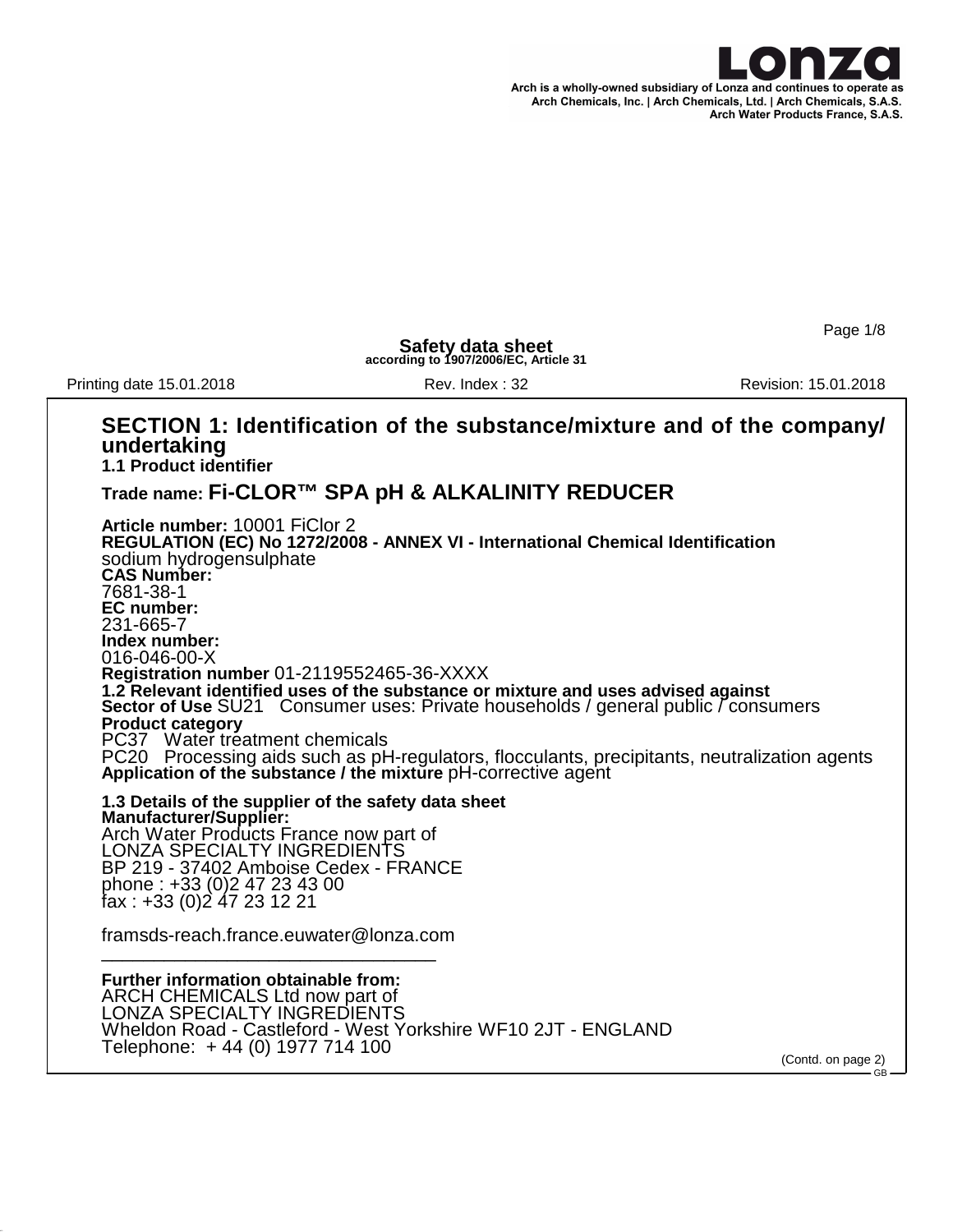Printing date 15.01.2018 **Rev. Index : 32** Rev. Index : 32 Revision: 15.01.2018

## **Trade name: Fi-CLOR™ SPA pH & ALKALINITY REDUCER**

(Contd. of page 1) Fax: + 44 (0) 870 889 5277 **1.4 Emergency telephone number:** Europe >>> NCEC - Tel. +44 (0)1235 239 670 Africa & Middle East >>> NCEC - Tel. +44 (0)1235 239 671 N.AMERICA >>> ACEAN (Arch Chemicals Emergency Action Network) - Tel. +1 423 780 2970} CALL A LOCAL NATIONAL POISON CONTROL FOR UK CONTACT NCEC Tel 01865 407 333 **SECTION 2: Hazards identification 2.1 Classification of the substance or mixture Classification according to Regulation (EC) No 1272/2008** GHS05 corrosion Eye Dam. 1 H318 Causes serious eye damage. **2.2 Label elements Labelling according to Regulation (EC) No 1272/2008** The substance is classified and labelled according to the CLP regulation. **Hazard pictograms** GHS05 **Signal word** Danger **Hazard-determining components of labelling:** Sodium hydrogen sulphate **Hazard statements** H318 Causes serious eye damage. **Precautionary statements**<br>P101 lf med P101 If medical advice is needed, have product container or label at hand.<br>P102 Reep out of reach of children. P102 Keep out of reach of children.<br>P103 Read label before use. Read label before use. P280 Wear eye protection / face protection. P305+P351+P338 IF IN EYES: Rinse cautiously with water for several minutes. Remove contact lenses, if present and easy to do. Continue rinsing. P310 Immediately call a POISON CENTER/doctor. **2.3 Other hazards Results of PBT and vPvB assessment PBT:** Not applicable. **vPvB:** Not applicable. GB

(Contd. on page 3)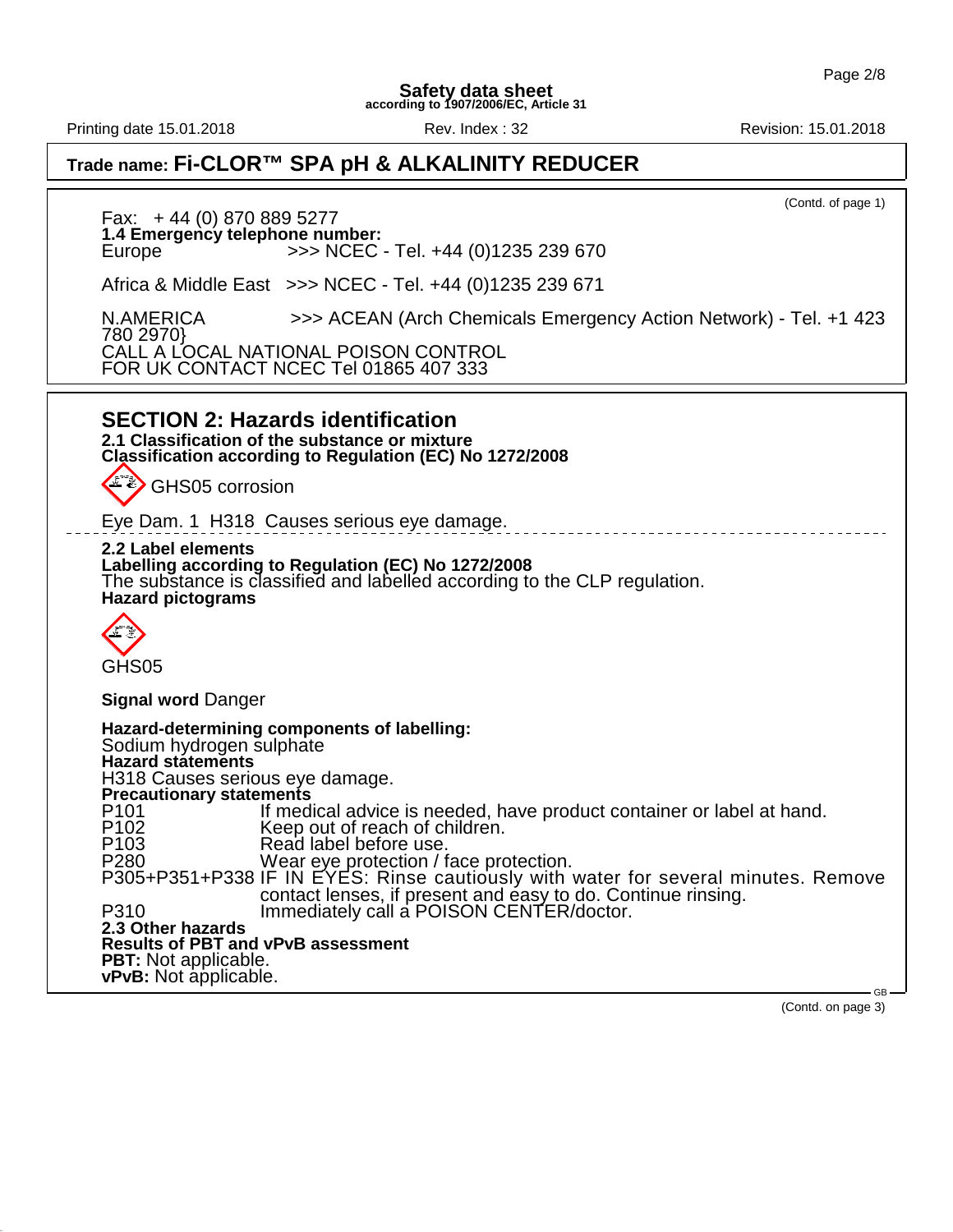Printing date 15.01.2018 **Rev. Index : 32** Rev. Index : 32 Revision: 15.01.2018

## **Trade name: Fi-CLOR™ SPA pH & ALKALINITY REDUCER**

(Contd. of page 2)

#### **SECTION 3: Composition/information on ingredients 3.1 Chemical characterisation: Substances**

**CAS No. Description:** 7681-38-1 Sodium hydrogen sulphate **Identification number(s): EC number:** 231-665-7 **Index number:** 016-046-00-X

#### **SECTION 4: First aid measures**

**4.1 Description of first aid measures After inhalation** Supply fresh air; consult doctor in case of complaints. After skin contact Rinse with warm water. **After eye contact** Rinse opened eye for several minutes (15) under running water. Then consult a doctor. **After swallowing** If symptoms persist consult doctor. **4.2 Most important symptoms and effects, both acute and delayed** No further relevant information available. **4.3 Indication of any immediate medical attention and special treatment needed**

No further relevant information available.

### **SECTION 5: Firefighting measures**

**5.1 Extinguishing media**

#### **Suitable extinguishing agents**

Water spray

Use fire extinguishing methods suitable to surrounding conditions.

**5.2 Special hazards arising from the substance or mixture**

No further relevant information available.

**5.3 Advice for firefighters**

**Protective equipment:** No special measures required.

#### **SECTION 6: Accidental release measures**

**6.1 Personal precautions, protective equipment and emergency procedures** Wear protective equipment. Keep unprotected persons away. **6.2 Environmental precautions:**

Keep contaminated washing water and dispose of appropriately.

**6.3 Methods and material for containment and cleaning up:**

Use neutralising agent.

Dispose contaminated material as waste according to item 13.

**6.4 Reference to other sections**

See Section 7 for information on safe handling

See Section 8 for information on personal protection equipment.

See Section 13 for disposal information.

### **SECTION 7: Handling and storage**

**7.1 Precautions for safe handling** Thorough dedusting.

(Contd. on page 4)

GB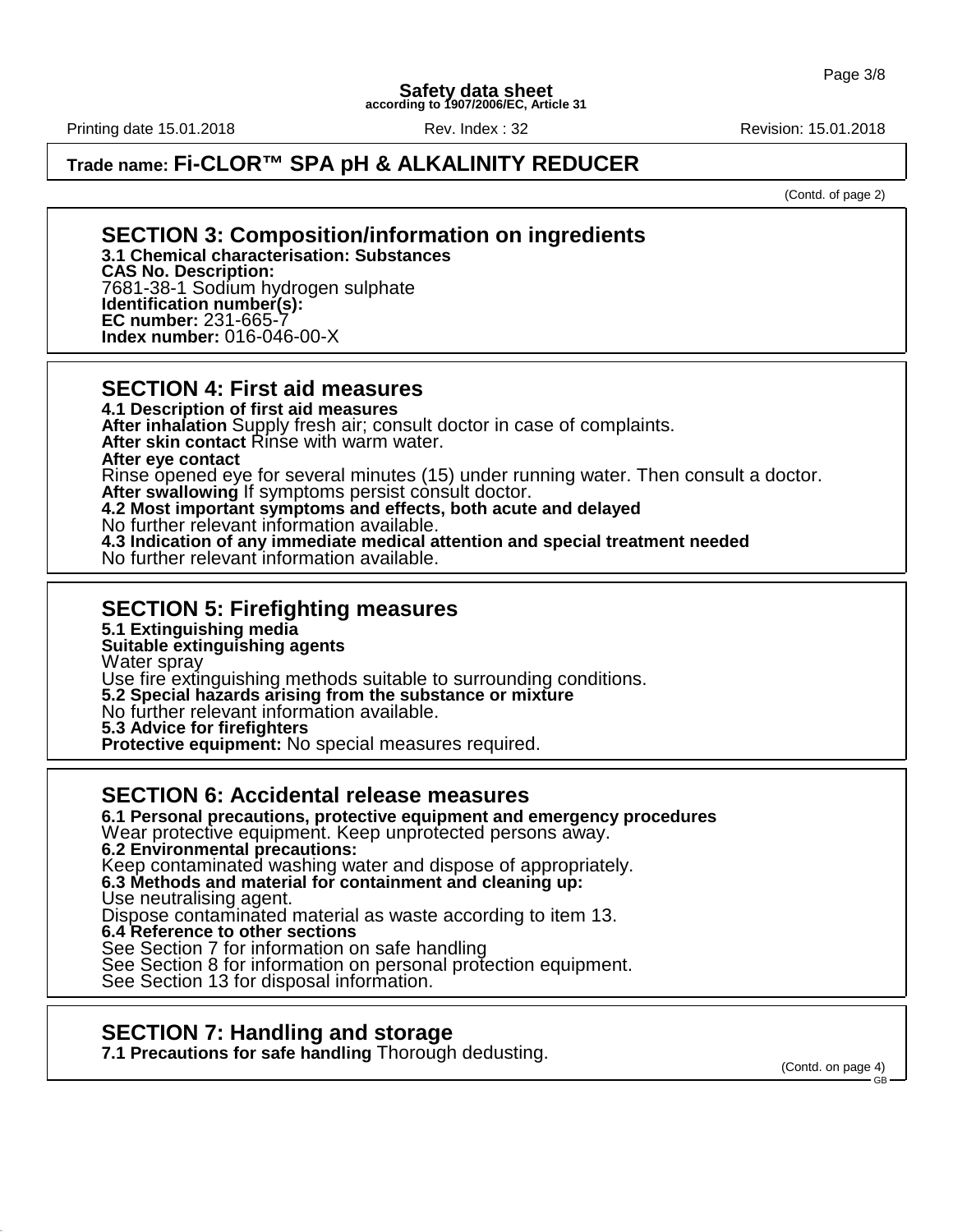Printing date 15.01.2018 **Rev. Index : 32** Rev. Index : 32 Revision: 15.01.2018

## **Trade name: Fi-CLOR™ SPA pH & ALKALINITY REDUCER**

(Contd. of page 3)

#### **Handling**



DO NOT MIX WITH OTHER PRODUCTS DO NOT DISSOLVE BEFORE USE

**Information about fire - and explosion protection:** No special measures required.

**7.2 Conditions for safe storage, including any incompatibilities Storage**

**Requirements to be met by storerooms and receptacles:**

Store only in unopened original receptacles.

**Information about storage in one common storage facility:** Store away from oxidising agents. **Further information about storage conditions:** Keep receptacle tightly sealed. **7.3 Specific end use(s)** No further relevant information available.

### **SECTION 8: Exposure controls/personal protection**

**Additional information about design of technical facilities:** No further data; see item 7.

**8.1 Control parameters Ingredients with limit values that require monitoring at the workplace:** Not required. **Additional information:** The lists valid during the making were used as basis.

**8.2 Exposure controls Personal protective equipment General protective and hygienic measures** Keep away from foodstuffs, beverages and feed. Immediately remove all soiled and contaminated clothing Wash hands before breaks and at the end of work. Avoid contact with the eyes. Avoid contact with the eyes and skin. **Respiratory protection:** Not required. **Protection of hands:** Rubber gloves



Protective gloves.

The glove material has to be impermeable and resistant to the product/ the substance/ the preparation.

Due to missing tests no recommendation to the glove material can be given for the product/ the preparation/ the chemical mixture.

Selection of the glove material on consideration of the penetration times, rates of diffusion and the degradation

**Material of gloves**

Rubber gloves

The selection of the suitable gloves does not only depend on the material, but also on further marks of quality and varies from manufacturer to manufacturer. **Penetration time of glove material**

The exact break trough time has to be found out by the manufacturer of the protective gloves and has to be observed.

(Contd. on page 5) GB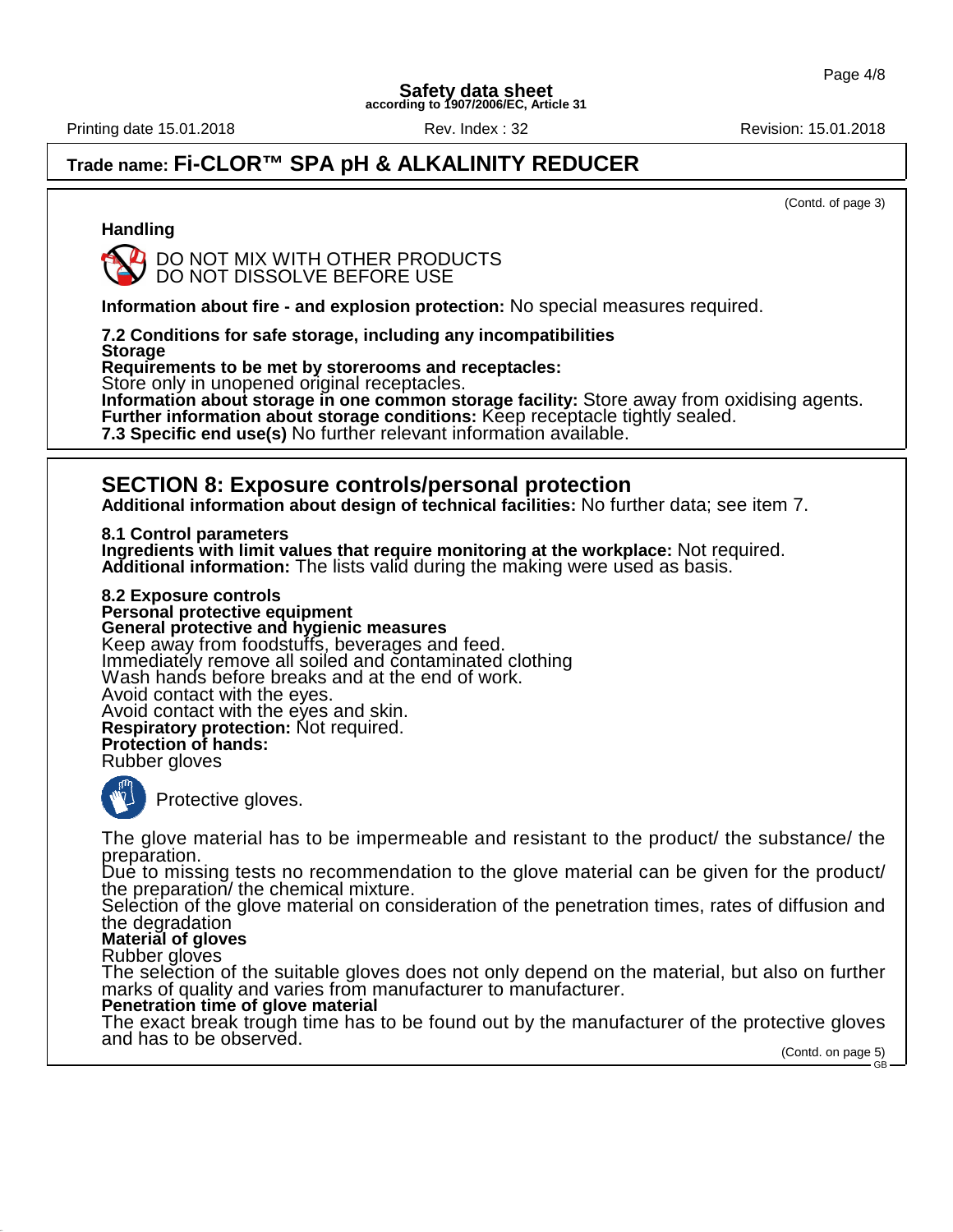Printing date 15.01.2018 **Rev. Index : 32** Rev. Index : 32 Revision: 15.01.2018

## **Trade name: Fi-CLOR™ SPA pH & ALKALINITY REDUCER**

(Contd. of page 4)

**Eye protection:**

ç.

Tightly sealed goggles.

**Body protection:** Protective work clothing.

| <b>SECTION 9: Physical and chemical properties</b><br>9.1 Information on basic physical and chemical properties<br><b>General Information</b><br>Appearance: |                                                                      |  |
|--------------------------------------------------------------------------------------------------------------------------------------------------------------|----------------------------------------------------------------------|--|
| Form:<br>Colour:<br>Odour:<br><b>Odour threshold:</b>                                                                                                        | Granulate<br>Yellowish<br>Characteristic<br>Not determined.          |  |
| pH-value:                                                                                                                                                    | Not applicable.                                                      |  |
| <b>Change in condition</b><br><b>Melting point/freezing point:</b><br>Initial boiling point and boiling range: undetermined                                  | undetermined                                                         |  |
| <b>Flash point:</b>                                                                                                                                          | Not applicable                                                       |  |
| <b>Flammability (solid, gaseous)</b>                                                                                                                         | Product is not flammable.                                            |  |
| Ignition temperature:                                                                                                                                        |                                                                      |  |
| <b>Decomposition temperature:</b>                                                                                                                            | Not determined.                                                      |  |
| Auto-ignition temperature:                                                                                                                                   | Not determined.                                                      |  |
| <b>Explosive properties:</b>                                                                                                                                 | Product does not present an explosion hazard.                        |  |
| <b>Explosion limits:</b><br>Lower:<br><b>Upper:</b>                                                                                                          | Not determined.<br>Not determined.                                   |  |
| Vapour pressure:                                                                                                                                             | Not applicable.                                                      |  |
| Density at 20 °C:<br><b>Relative density</b><br>Vapour density<br><b>Evaporation rate</b>                                                                    | 1.5 $g/cm3$<br>Not determined.<br>Not applicable.<br>Not applicable. |  |
| <b>Solubility in / Miscibility with</b><br>Water:                                                                                                            | Soluble                                                              |  |
| Partition coefficient: n-octanol/water:                                                                                                                      | Not determined.                                                      |  |
| <b>Viscosity:</b><br>dynamic:<br>kinematic:                                                                                                                  | Not applicable.<br>Not applicable.<br>(Contd. on page 6)<br>- GB —   |  |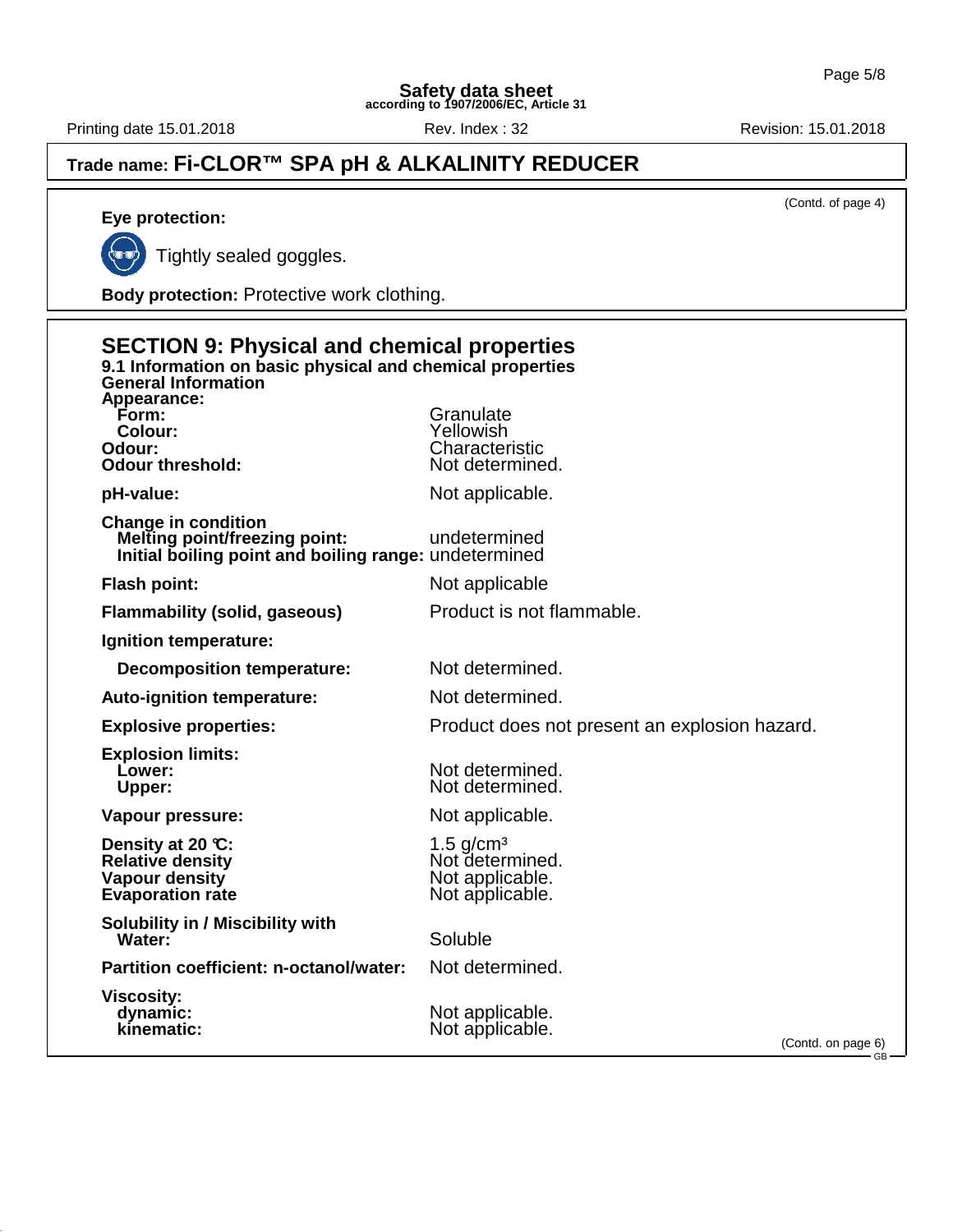Printing date 15.01.2018 **Rev. Index : 32** Rev. Index : 32 Revision: 15.01.2018

## **Trade name: Fi-CLOR™ SPA pH & ALKALINITY REDUCER**

(Contd. of page 5) **9.2 Other information** No further relevant information available.

## **SECTION 10: Stability and reactivity**

**10.1 Reactivity** No further relevant information available. **10.2 Chemical stability** No further relevant information available. **Thermal decomposition / conditions to be avoided:** No decomposition if used according to specifications. **10.3 Possibility of hazardous reactions**

Violent reactions with strong alkalis and oxidizing agents

**10.4 Conditions to avoid** No further relevant information available.

**10.5 Incompatible materials:** No further relevant information available.

#### **10.6 Hazardous decomposition products:**

Poisonous gases/vapours

Sulphur oxides (SOx)

### **SECTION 11: Toxicological information**

**11.1 Information on toxicological effects**

**Acute toxicity** Based on available data, the classification criteria are not met.

**LD/LC50 values relevant for classification:**

Oral LD50 2,490 mg/kg (rat)

**Primary irritant effect:**

**Skin corrosion/irritation** Based on available data, the classification criteria are not met. **Serious eye damage/irritation**

Causes serious eye damage.

**Respiratory or skin sensitisation**

Based on available data, the classification criteria are not met.

**CMR effects (carcinogenity, mutagenicity and toxicity for reproduction)** Germ cell mutagenicity Based on available data, the classification criteria are not met. **Carcinogenicity** Based on available data, the classification criteria are not met. **Reproductive toxicity** Based on available data, the classification criteria are not met. **STOT-single exposure** Based on available data, the classification criteria are not met. **STOT-repeated exposure** Based on available data, the classification criteria are not met.

**Aspiration hazard** Based on available data, the classification criteria are not met.

### **SECTION 12: Ecological information**

**12.1 Toxicity**

**Aquatic toxicity:** No further relevant information available.

**12.2 Persistence and degradability**

Anorganic product, is not eliminable from water by means of biological cleaning processes.

**12.3 Bioaccumulative potential** No further relevant information available.

**12.4 Mobility in soil** No further relevant information available.

#### **Additional ecological information: General notes:**

According to the criteria of the EU-classification and labelling "dangerous for environment"(93/21/EWG) the substance/ the product has to be classified as non-hazardous for the environment.

Must not reach sewage water or drainage ditch undiluted or unneutralised.

(Contd. on page 7) GB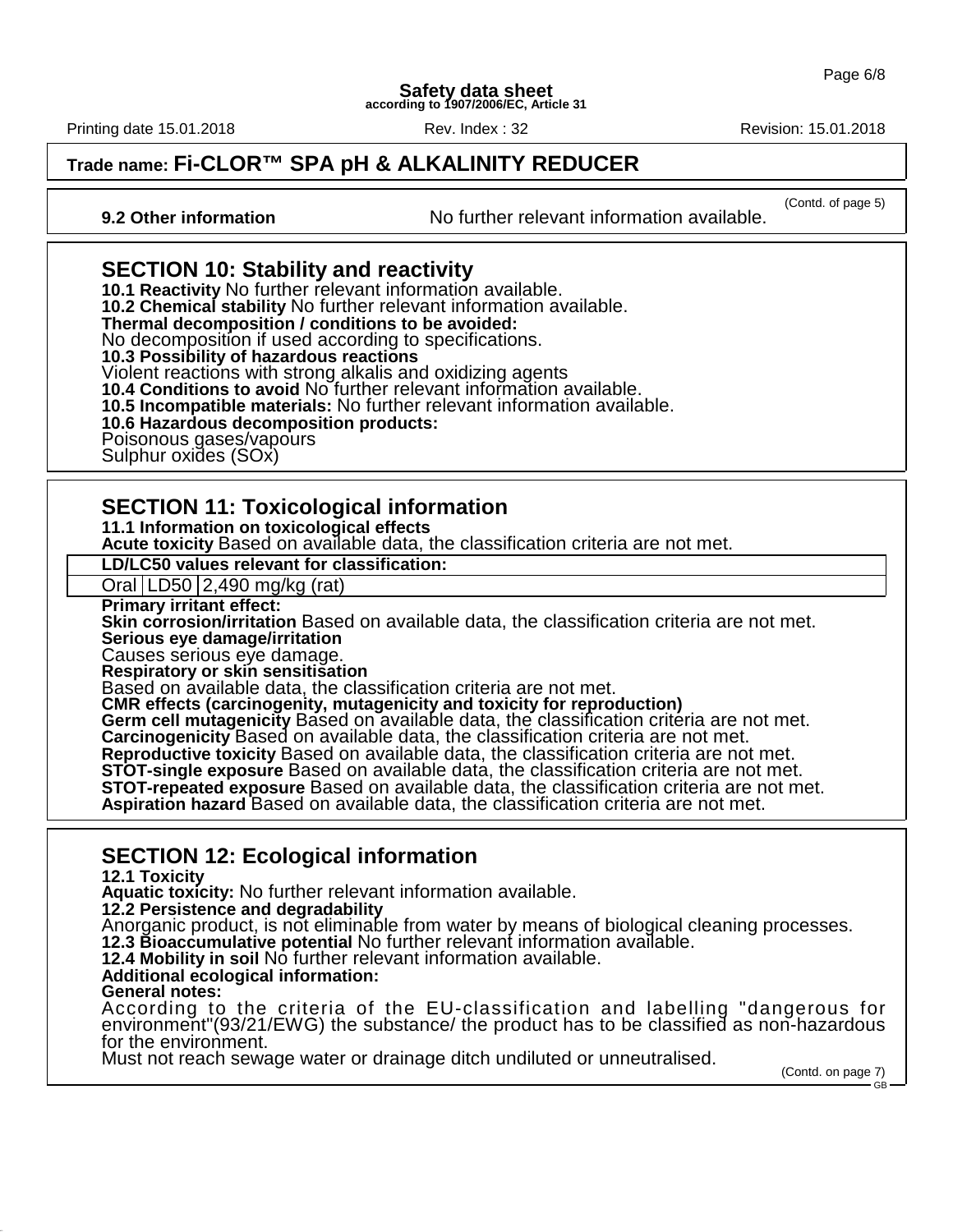Printing date 15.01.2018 **Rev. Index : 32** Rev. Index : 32 Revision: 15.01.2018

## **Trade name: Fi-CLOR™ SPA pH & ALKALINITY REDUCER**

(Contd. of page 6)

#### **12.5 Results of PBT and vPvB assessment PBT:** Not applicable. **vPvB:** Not applicable.

**12.6 Other adverse effects** No further relevant information available. **SECTION 13: Disposal considerations**

**13.1 Waste treatment methods Recommendation** Must be specially treated adhering to official regulations. Must not be disposed together with household garbage. Do not allow product to reach sewage system.

#### **Uncleaned packaging:**

**Recommendation:** Empty contaminated packagings thoroughly. They may be recycled after thorough and proper cleaning.

**Recommended cleansing agents:** Water, if necessary together with cleansing agents.

## **SECTION 14: Transport information**

| 14.1 UN-Number<br>ADR, ADN, IMDG, IATA<br>14.2 UN proper shipping name<br>ADR, ADN, IMDG, IATA<br>14.3 Transport hazard class(es)                                                                                                       | Void<br>Void                                                    |
|-----------------------------------------------------------------------------------------------------------------------------------------------------------------------------------------------------------------------------------------|-----------------------------------------------------------------|
| ADR, ADN, IMDG, IATA<br><b>Class</b><br>14.4 Packing group<br>ADR, IMDG, IATA<br><b>14.5 Environmental hazards:</b><br><b>Marine pollutant:</b><br>14.6 Special precautions for user<br>14.7 Transport in bulk according to Annex II of | Void<br>Void<br>No.<br>Not applicable.                          |
| <b>Marpol and the IBC Code</b>                                                                                                                                                                                                          | Not applicable.                                                 |
| <b>Transport/Additional information:</b><br><b>UN "Model Regulation":</b>                                                                                                                                                               | Not dangerous according to the above<br>specifications.<br>Void |
|                                                                                                                                                                                                                                         |                                                                 |

### **SECTION 15: Regulatory information**

**15.1 Safety, health and environmental regulations/legislation specific for the substance or mixture**

**Directive 2012/18/EU Named dangerous substances - ANNEX I** Substance is not listed. **15.2 Chemical safety assessment:** A Chemical Safety Assessment has not been carried out.

(Contd. on page 8)

GB